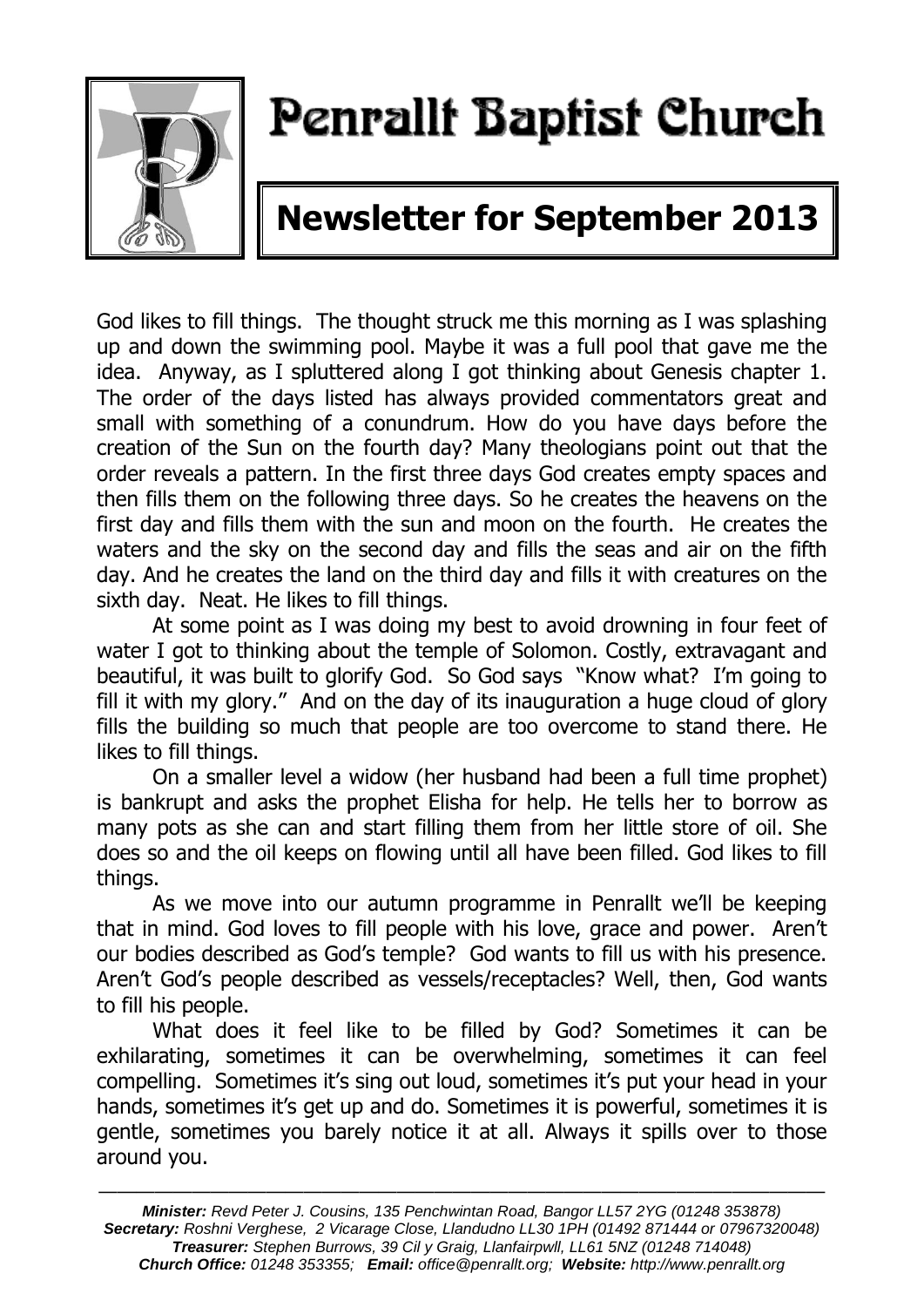The best description of a Christian I ever heard is "A Christian is an owner-occupied property." A.W. Tozer wrote "What kind of habitation pleases God? What must our natures be like before He can feel at home within us? He asks nothing but a pure heart and a single mind. He asks no rich paneling, no rugs from the Orient, no art treasures from afar. He desires but sincerity, transparency, humility and love. He will see to the rest."

God wants to live in us, fill us, and use us for his glory. On Sunday mornings we will begin a quick trip through the book of Acts, especially looking at what happens when God's Spirit encounters different people and cultures. It's "God's Kingdom on a Cultural Odyssey". On Sunday evenings we will be looking at the book of Hosea. God and humanity have a troubled relationship, perfectly mirrored by a preacher in a disastrous marriage. Love wins in the end, though.

So that's it. A month to ask God to fill you with his presence in an ever richer and more productive way. Please remember that Roy Searle will be with us at the end of the month – one of the UK's most dynamic speakers. Don't miss his Saturday morning seminar. And please remember the Alpha Course. Think about coming along to it and bringing a friend. And if you're at school in years 3 to 6, come and join the JAM Club on Fridays.

If you're a student we welcome you to Penrallt. Please collect a student pack from the door, and join in our activities, especially Faith Café on Sunday nights from the 29<sup>th</sup>.

God bless, **Peter**

Please remember that evening services will return to 6.00pm in September.

## **SERVICES in SEPTEMBER**

## **September 1**

10.30am **Obedience Against All Impatience** Acts 1

2.15pm Service at Bontnewydd

6.00pm Communion Service **The Preacher and the Prostitute**

## Hosea Chapters 1 & 3

**September 8** 10.30am Elaine Green **Walking in the other man's shoes** Luke 15:11-32 6.00pm Jon Stammers

## **September 15**

| 10.30am            | <b>Church Growth Against All the Odds</b>                     | Acts 2 |
|--------------------|---------------------------------------------------------------|--------|
| 6.00 <sub>pm</sub> | <b>How Can I Give You Up? Try To See It God's Way</b> Hosea 4 |        |

## **September 22**

10.30am Communion Service. **A Miracle Against All Expectation** Acts 3 6.00pm **Pressing on to Know the Lord? Are you sure you want to?** Hosea 5:13-6:10

rather than the 5<sup>th</sup>.

NB: We will be celebrating Communion on the  $4<sup>th</sup>$ Sunday of September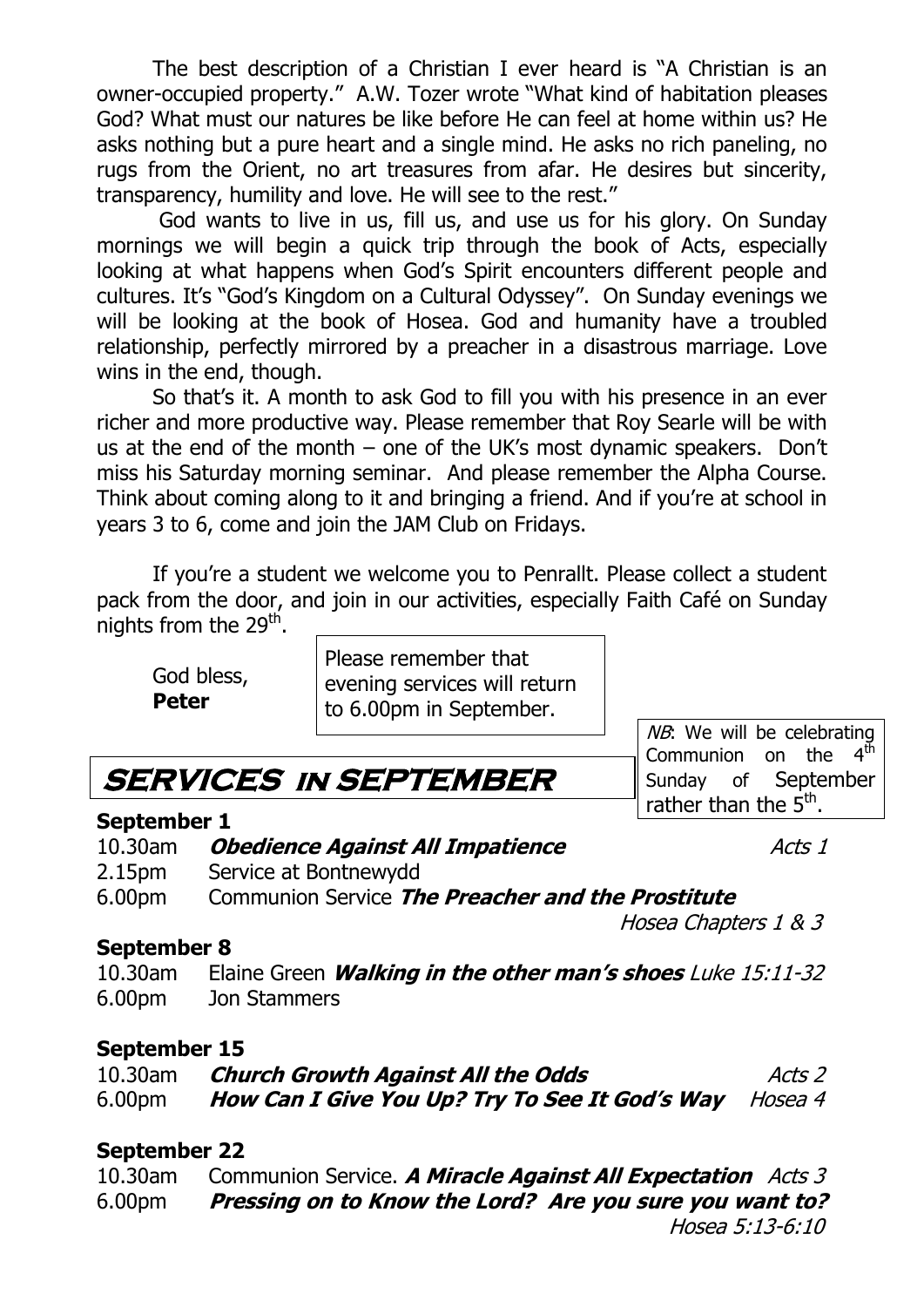## **September 29**

10.30am Roy Searle (see below) 6.00pm **Time to Break up Fallow Ground** Hosea 10

## **Our Speakers in September**

**Peter Cousins** is the minister of the church. **Elaine Green** is a member of Penrallt and a BUGB recognised preacher. She is also a girl guide leader, works for the NHS, and has recently started a part-time MA in Contextual Theology. **Jon Stammers** is a church member, with a PhD in Linguistics, currently a carer for his daughter while doing some work for the University. He is also the lead song writer for the perhaps-to-be-famous band The Non-Stick Penguins.

## **Roy Searle in Penrallt**

On Saturday morning, September 28th from 10am to 1pm we will be hosting a special free seminar led by Roy Searle of the Northumbria Christian Community on the subject: "Being Church in the 21st Century". Roy is one of the nation's leading thinkers on how to respond to the challenges of being church in a modern culture which is very different to the one most of us were born into. He is witty, profound, and passionately committed to the church – but he believes that we have to change how we interact with the world around us if we are to grow as healthy Christian communities. Roy is a cherished friend of Penrallt, who feels a connection with Bangor ever since his son Ben attended our church while at Bangor University a few years ago.

## **CHURCH LUNCH**

We will host a church lunch on **Sunday September 1**. Please bring enough buffet style "finger food" for yourselves and one or two others.

## **Special Dates**

| <b>Monday 2</b><br><b>Wednesday 4</b>                        | 7.30pm<br>10.30am | Deacons' Meeting<br>Men's prayer meeting followed by coffee in<br>Options.                                 |
|--------------------------------------------------------------|-------------------|------------------------------------------------------------------------------------------------------------|
| <b>Saturday 14</b><br><b>Monday 16</b><br><b>Saturday 28</b> | 9.30am<br>7.30pm. | Bible Unzipped (see 'Noticeboard')<br>Cytun Meeting in Penuel.<br>10am-1pm Roy Searle Seminar in Penrallt. |

## **Advance Notice** We will be running the new course of Alpha from **1 st October** (see 'Noticeboard')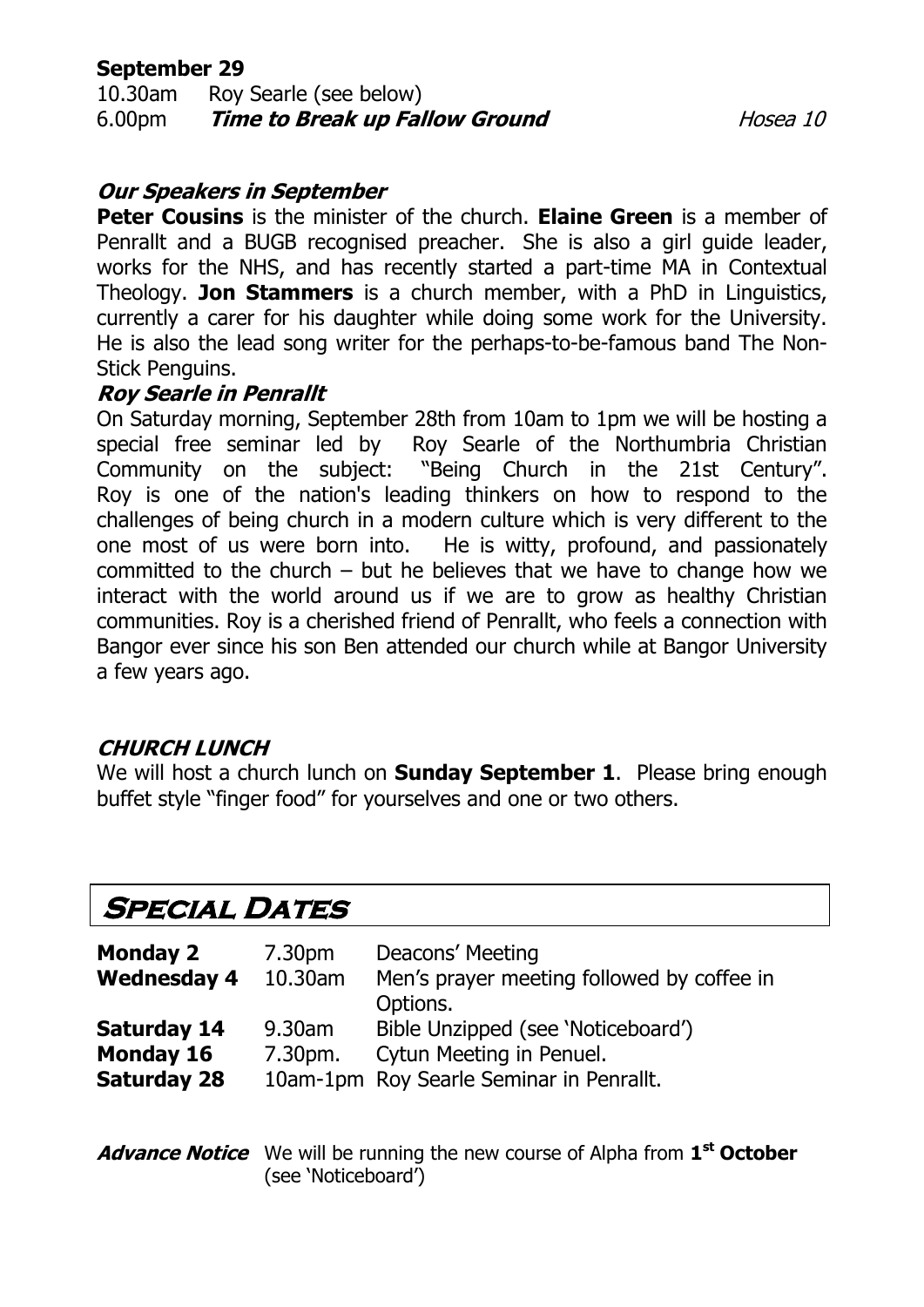## **News of People**

**Steve Collis** and Katie Liber will be married in Penrallt on Saturday 7<sup>th</sup> at 1pm. Please come along to the service and give them your support and encouragement. You might also like to remember **Andrew Packwood** and **Jalia** as they marry in Kampala on 14<sup>th</sup> September and also **Andy Wilson** who marries Flora in London on 28<sup>th</sup>. Congratulations to Elvis on his engagement to **Rene**, who will be married next summer in Cameroon, and to **Bethany Elliott** who has just got engaged in the States.

We wish **Delyth Buse** all the best in her new job of Head of the Mathematics Department in Ysgol Syr Hugh Owen in Caernarfon.

**Pauline Pearson** is recovering well from her operation. Our condolences go to **Janet, Maldwyn and family** on the death of Maldwyn's mother.

## **Children's Birthdays in September:**

**5 th:** Rebecca Owen; **16th:** Jacob Alexandroy; **17th:** Amy Harmens; **18th:** Catrin Donnelly; **24th:** Elin Gwilliam; **25th:** Sian Thomas

## **Weekdays**

#### **Please check with the contact people when there are meetings this month.**  HG = Home Group

| <b>Day</b> | <b>Time</b>          | <b>Details</b>                          | <b>Contacts</b>                                        |
|------------|----------------------|-----------------------------------------|--------------------------------------------------------|
| <b>Tue</b> | 8.00pm               | HG, Nilgiri                             | Joan Beer (353874)                                     |
| <b>Tue</b> | 7.30pm               | HG, Tyddyn Isaf, Menai<br><b>Bridge</b> | Magnus Forrester-Barker<br>(717570)                    |
| <b>Wed</b> | 10.30am              | Men's Prayer Meeting                    | Peter Cousins (353878)                                 |
| <b>Wed</b> | 2.00 <sub>pm</sub>   | Carers' Home Group                      | Carol Morris (208407)                                  |
| <b>Wed</b> | 7.30pm               | HG, The Nomads                          | Jess & Seamus Adams (421185)<br>Susan Cousins (353878) |
| <b>Wed</b> | 7.30pm               | HG, Bethesda                            | Jon & Deb Stammers (602868)                            |
| <b>Wed</b> | 8.00pm               | HG, Grŵp Cymraeg                        | Owen & Nia Lloyd Evans (352634)                        |
| <b>Thu</b> | 10.30am              | Post-Alpha Bible Study                  | Sue & Lawrence Moss (713793)                           |
| <b>Thu</b> | 7.30pm               | HG, Llanfairpwll                        | Sue & Lawrence Moss (713793)                           |
| Fri        | 10.30am<br>- noon    | <b>Cheeky Monkeys</b>                   | Joan Rymer (713003)                                    |
| Fri        | $10.30 -$<br>12.30pm | HG, 6 Maes y Dref                       | Anne Collis (353173)<br>anne@collis66.freeserve.co.uk  |
| <b>Sat</b> | 8.30am               | <b>Prayer Meeting</b>                   |                                                        |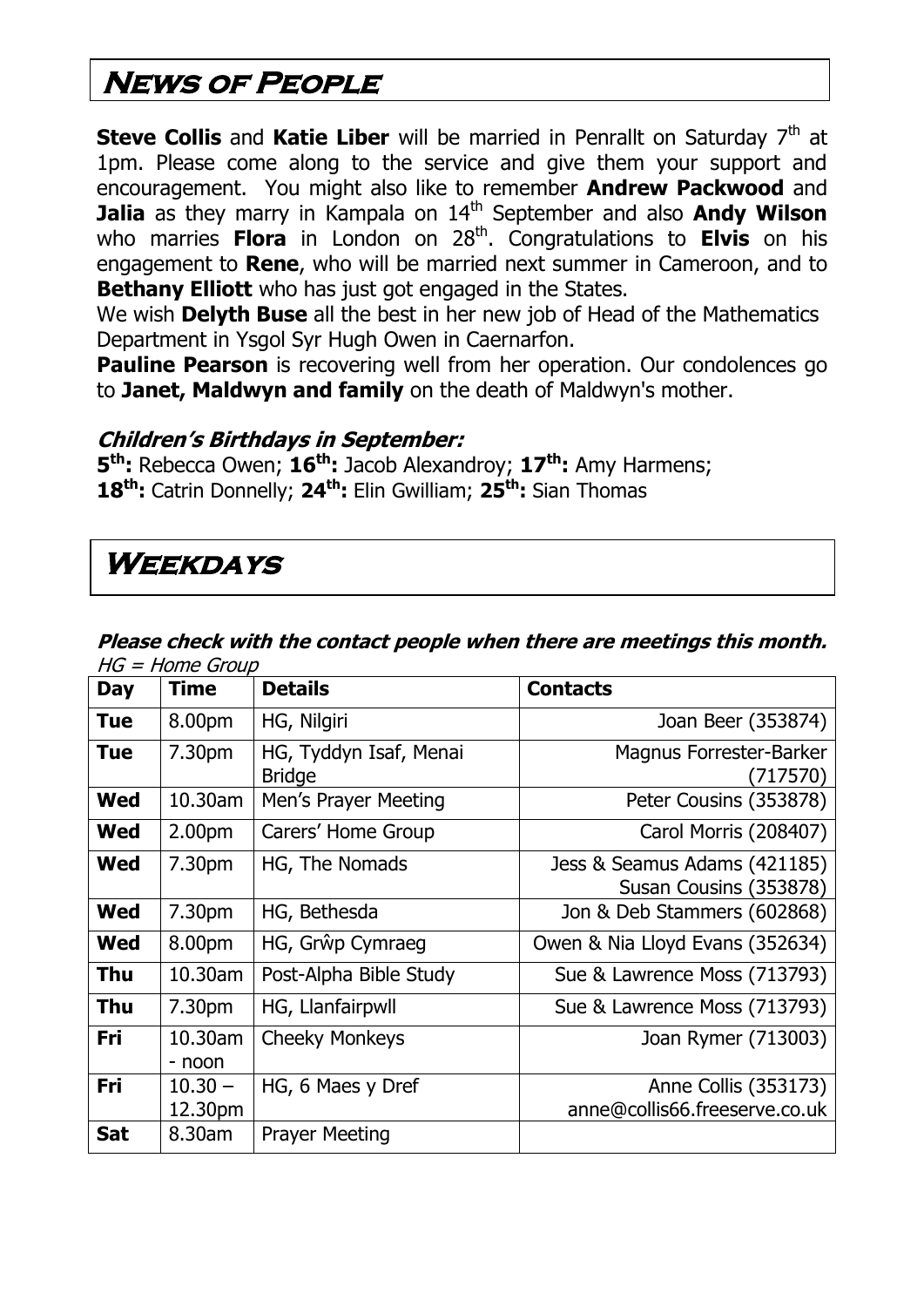## **Noticeboard**

- **Men's Prayer Meeting Wednesday 4 September 10.30am** The men will meet for prayer as usual on Wednesday morning September  $4^{\text{th}}$ . Time spent in prayer will be followed by coffee in Options. All are welcome to join us.
- **Bible Unzipped 1 st Session Saturday 14 September 9.30am - 1pm** Bible Unzipped is run by a group of local ministers who have a passion for Biblical Theology. Its aim is to unpack Scripture with those interested in learning more than can be offered in a Sunday sermon. It also equips those leading in the church with some tools for studying and teaching from the Bible. The histories of the texts themselves, the different ways they have been interpreted and their use for contemporary life and personal devotion will be considered.

Bible unzipped meets monthly on a Saturday morning at Rhos-on-Sea URC from 9:30am to 1pm. This term's dates are 14th September, 12th October, 9th November. Each morning includes three sessions which develop a theme through the term. The themes for this term are: Minor Prophets, Developihng Our Spirituality, Mapping Scripture. The course is free and Peter has room in his car for 4 others if you are interested.

 **Penrallt Walking Group Tuesday 17 September 10.30am** We shall be walking the Nefyn peninsula on the Lleyn. Follow the A499 Pwllheli road from Caernarfon. Just past Trefor, at a roundabout, turn right onto the B4417 for Nefyn. In the centre of Nefyn turn right at a mini roundabout, posted Aderdaron, also with a brown golf club sign. Into Morfa Nefyn and just past the old Claremont Garage (on the left) fork right for golf club, traeth and Porth Dinllaen. At the end of the houses, opposite 'Caffi Porth Dinllaen', turn right into the National Trust car park. Parking is free to Trust members, but £4 for others. There is a toilet at the Caffi and at Porth Dinllaen, 20 minutes into the walk. The walk is very gentle, partly on the coastal path and is just under 5 miles. Meet at 10.30 a.m. as usual and bring a picnic. Geoff and Marilyn are leading the walk: 01286 870944.

## **Alpha starting 1 st October**

The Alpha course is open to anyone interested in discovering what Christian life is all about. It's where people can come and relax, share a meal and their thoughts; anyone can come and everyone is encouraged to ask questions delving into the meaning of life.

Alpha in Penrallt is run over a period of 11 consecutive Tuesdays starting with the Celebration Supper on the 1st of October at 7pm. There is an Away Day on Saturday 9th of November which will be at a local venue. There is no charge for the course or the Away Day.